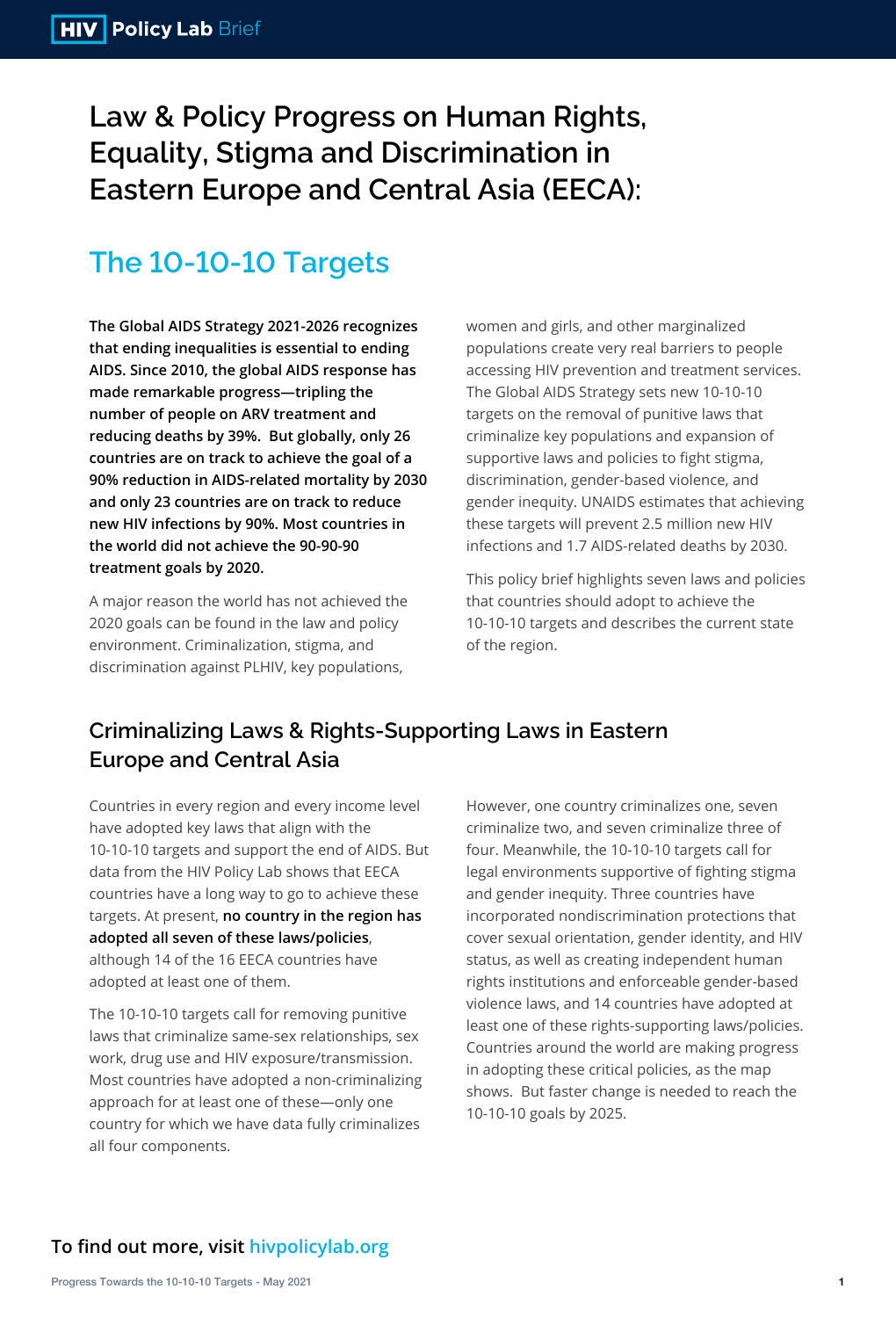**% of countries that criminalize/partially criminalize/do not criminalize same-sex relationships, sex work, drug use/possession, and HIV exposure/ transmission**

**Policy adopted Policy partially adopted Policy not adopted**

# **Progress Towards the 10-10-10 Targets**

## **Target**

**<10% of countries have punitive laws & policies by 2025**

### **Sub-target**

**<10% of countries criminalize sex work, possession of small amounts of drugs, same-sex sexual behavior, and HIV transmission, exposure or nondisclosure by 2025**

### **Status**

**100% of countries are missing this target.** Every country in the region partially or fully criminalizes at least one of these four components. But for some of these components, real progress is being made—81% of countries do not criminalize same-sex relationships and 25% do not criminalize HIV exposure/transmission/non-disclosure.

**Data is available for: Sex work- 16 countries; Drug use-16 countries; Same-sex sex-16 countries; HIV exposure-16 countries**

By targeting and stigmatizing PLHIV and key populations, criminalization laws/policies create barriers to accessing HIV and other health services. The Global AIDS Strategy calls on countries to repeal or reject such laws/policies.

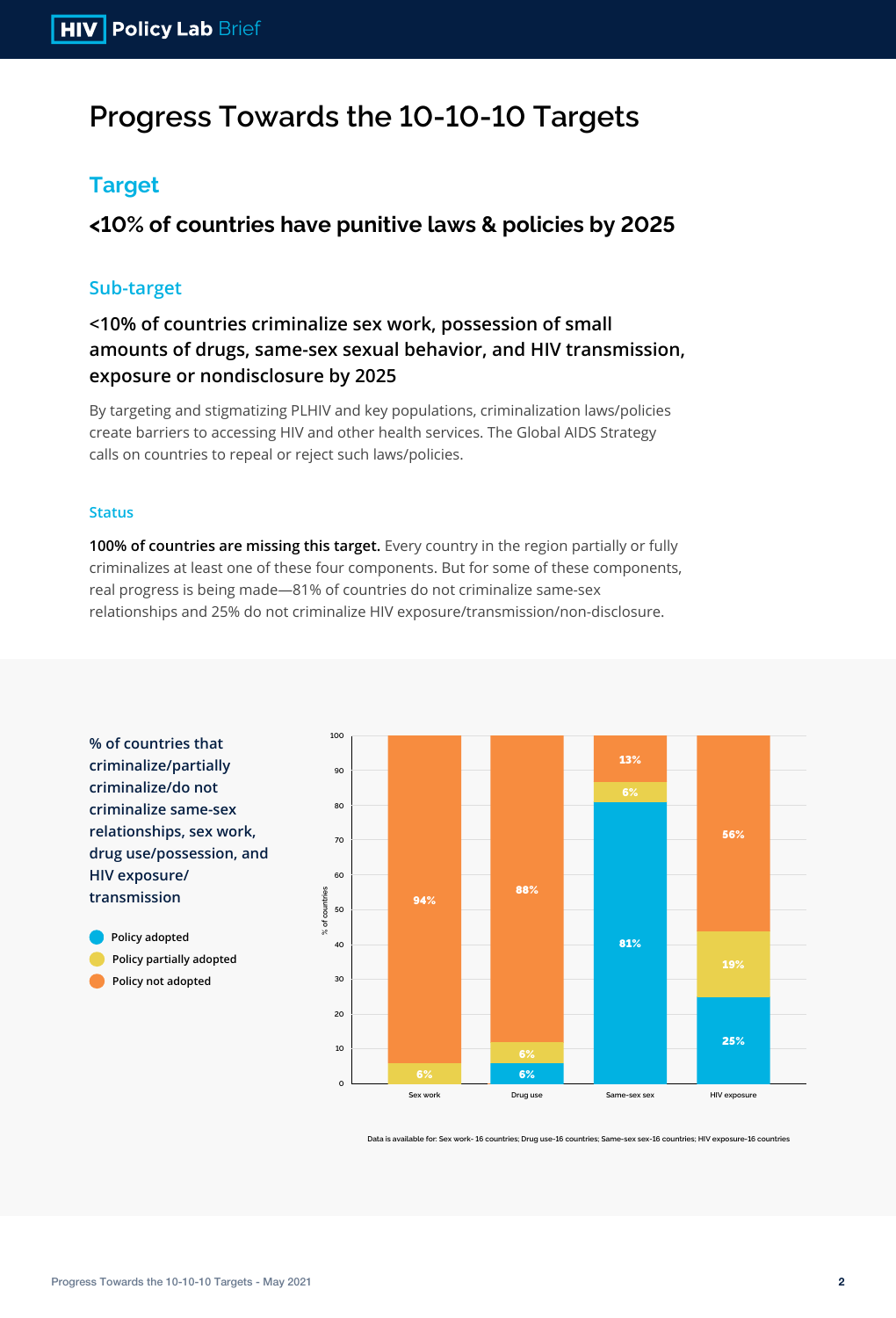

### **Sub-target**

## **<10% of countries lack mechanisms for people living with HIV and key populations to report abuse and discrimination and seek redress by 2025**

The Global AIDS Strategy calls on countries to create mechanisms through which PLHIV and key populations who experience abuse and discrimination can report these incidents and seek redress.

### **Status**

### **56% of countries are missing this target.**

Only 44% of countries have accredited national human rights institutions (NHRIs) that are fully compliant with the Paris Principles. Another 38% have accredited NHRIs that are partially compliant with the Paris Principles.



The Global AIDS Strategy recognizes that stigma and discrimination against PLHIV and key populations fuel inequalities that undermine AIDS responses. National laws and policies that protect people from discrimination on the basis of sexual orientation, gender identity, and HIV status are crucial to safeguard human rights and signal that there is no place for stigma in society.

#### **Status**

**75% of countries have laws/policies that are not aligned with this target.** Only four countries have adopted laws that protect people from discrimination on the basis of sexual orientation, gender identity, and HIV status. But taking each individually shows more progress—seven countries have laws that protect people from discrimination on the basis of sexual orientation; at least five countries have laws that protect people from discrimination on the basis of gender identity; and at least 12 countries have laws that protect people from discrimination on the basis of HIV status.

### **Target**

## **<10% of PLHIV and key populations experience stigma and discrimination by 2025**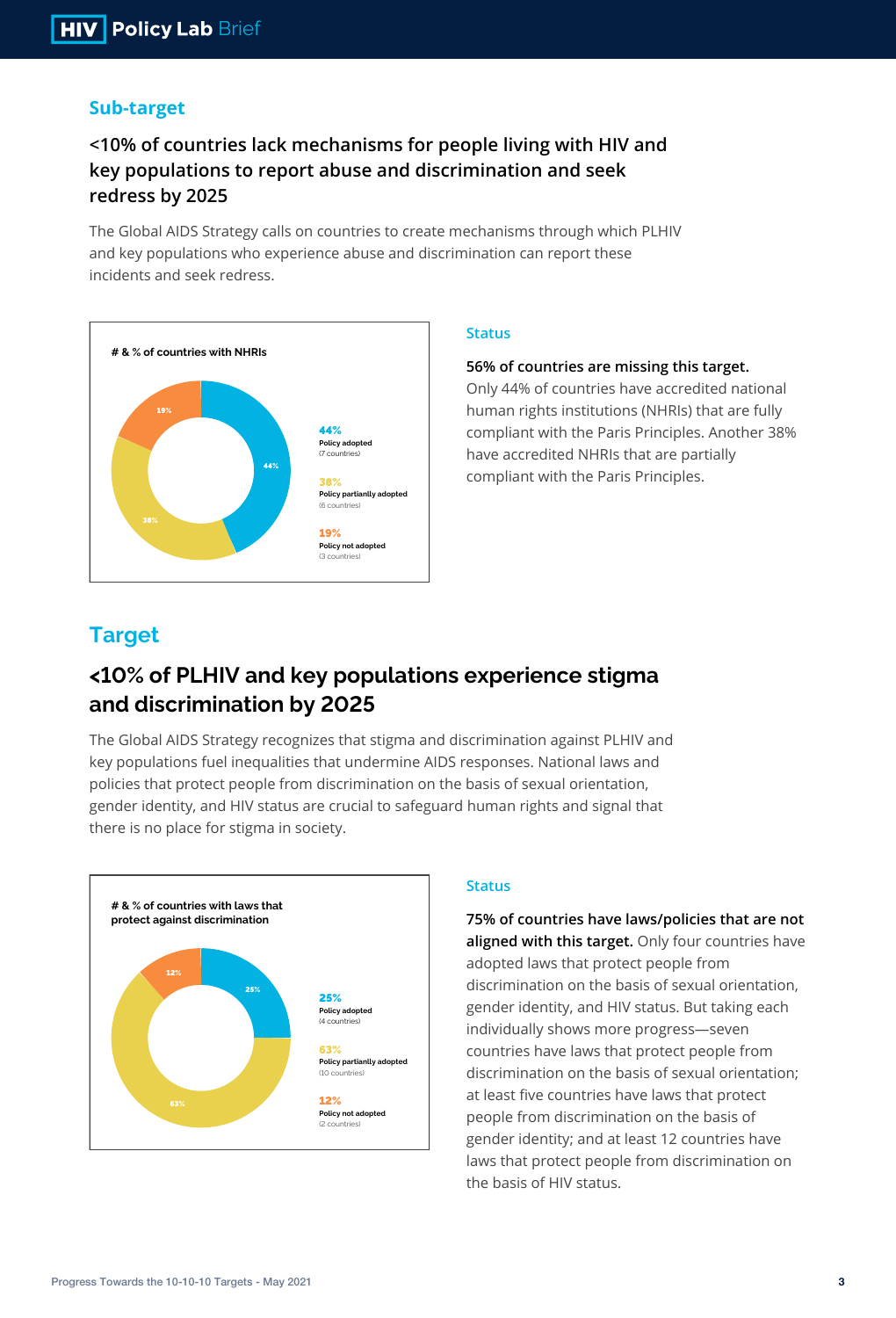

According to UNAIDS data, women and girls account for 38% of new HIV infections in the region in 2019. Unequal power dynamics between genders, harmful gender norms, and the threat of gender-based violence leave women and girls more vulnerable to HIV infection and less able to seek HIV prevention and treatment services. Laws that impose enforceable penalties for gender-based violence are key to protecting the health and wellbeing of women and girls.

### **Status**

-ఇండి చోం

**20% of countries have laws/policies that are not aligned with this target.** At least 12 countries have adopted laws with enforceable penalties against gender-based violence.

## **Target**

## **<10% of women, girls, PLHIV and key populations experience gender inequality and violence by 2025**

#### **SAME-SEX RELATIONSHIPS**

**Angola:** In 2019, Angola's parliament repealed a colonial-era penal code that criminalized same-sex sex. The President signed the new penal code into law in late 2020.

**India:** In 2018, the Supreme Court of India ruled unanimously that discrimination on the basis of sexual orientation and criminalization of same-sex sex relations is a fundamental violation of rights and is unconstitutional.

**Trinidad and Tobago:** In 2018, Trinidad and Tobago decriminalized consensual same-sex sex when the High Court of Trinidad & Tobago ruled that the sections of the penal code that criminalized it violated the right to privacy and freedom of expression.

#### **DRUG USE/POSSESSION**

Portugal: In 2001, Portugal decriminalized the possession of drugs for personal use.

### **To find out more, visit hivpolicylab.org**

#### **SEX WORK**

**New Zealand:** In 2003, New Zealand fully decriminalized sex work and extended to sex workers the labor law and human rights protections available to all other workers.

#### **HIV EXPOSURE**

**Colombia:** Colombia's Penal Code formerly made it a criminal offense for PLHIV to engage in practices through which the virus might be transmitted. In 2019, Colombian Constitutional Court declared this article unconstitutional, and it has since been repealed.

**Montenegro:** In 2018, Montenegro's legislature repealed an article of the criminal code that criminalized HIV exposure and transmission.



# **Law & Policy Change is Possible**

### **Here are some countries that have decriminalized…**